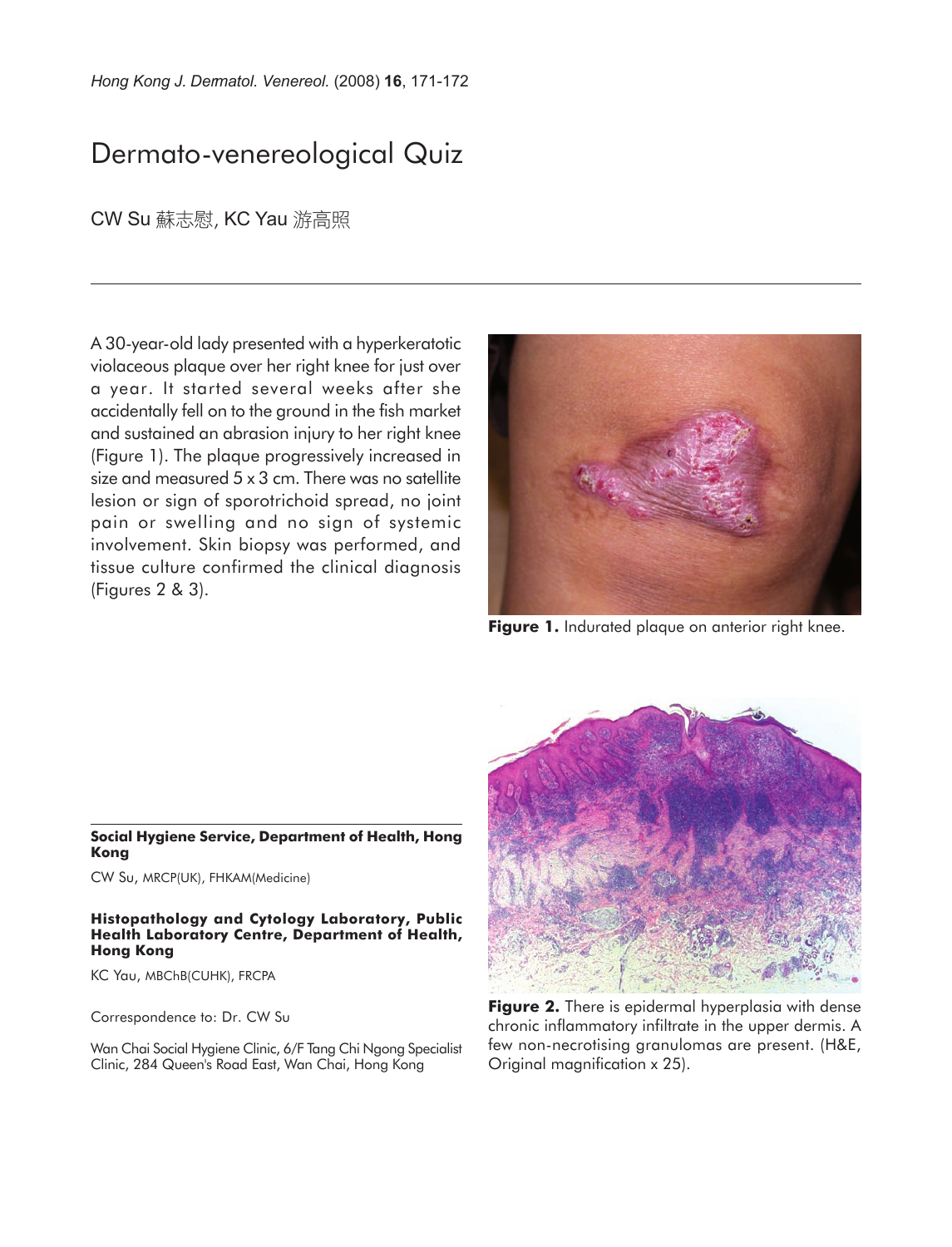

**Figure 3.** Non-necrotising granuloma with epithelioid histiocytes and multi-nucleated giant cells. (H&E, Original magnification x 200).

### **Questions**

- 1. What are the differential diagnoses and the likely clinical diagnosis?
- 2. What are the skin biopsy findings?
- 3. What are the common sites of involvement?
- 4. What are the treatment options?
- 5. What are the potential complications?

(Answers on page 183)